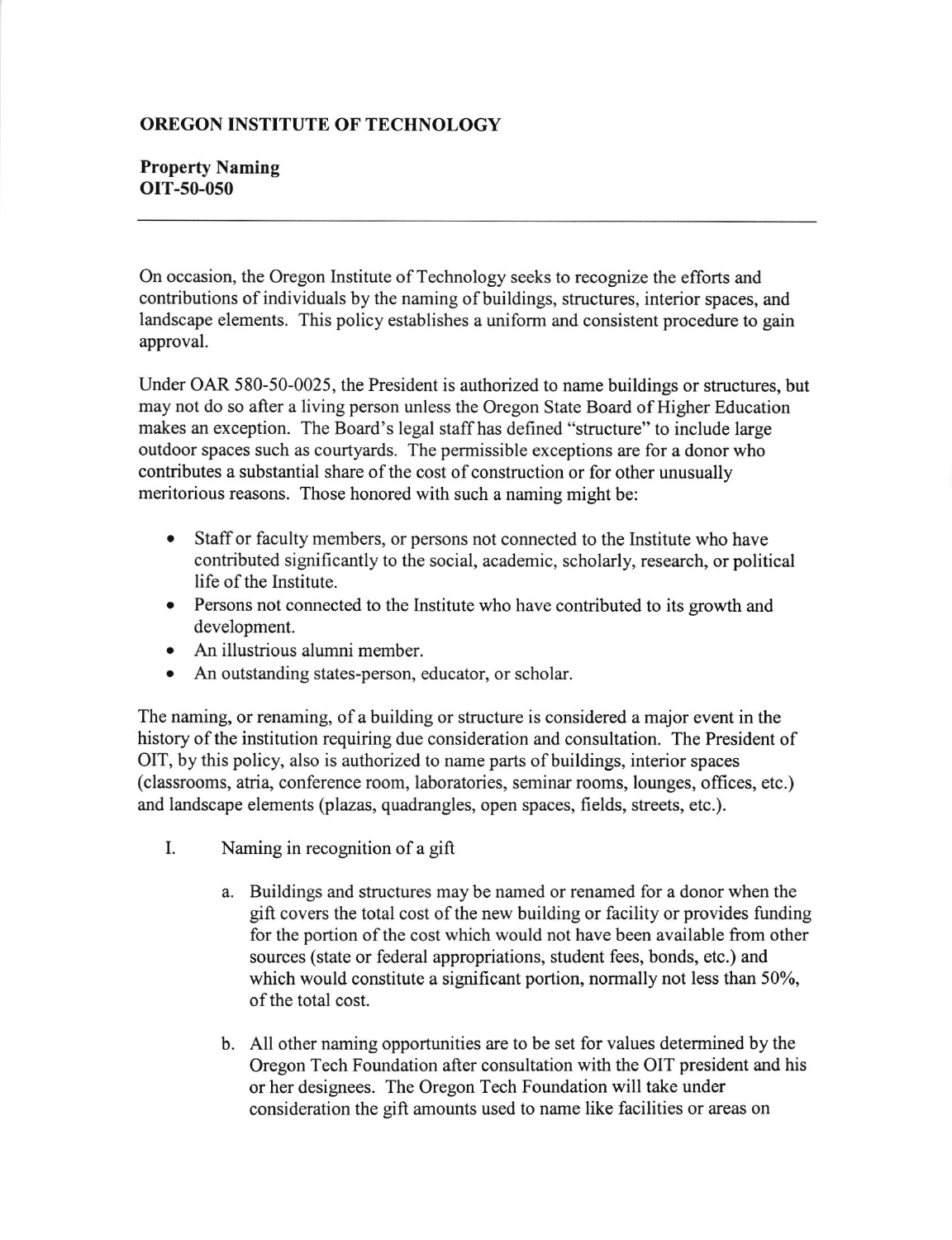campus and the general market value of such naming opportunities on other campuses.

- II. Naming for an individual not in recognition of a gift
	- a. Naming opportunities are generally reserved for donors. However, an individual's name may be affixed to a facility or space (interior or exterior) in posthumous recognition of unusually meritorious service to the Institute or to society at large.
	- b. Normally a period of at least one year shall have elapsed between the individual's death and the proposal for naming.
- III. Functional Names
	- a. The use of functional names should be avoided, as the whereabouts of functions can change over time.
	- b. In cases where functions change within a building, the name will remain with the building and the functional name will be deleted.
- IV. Signage and Plaques
	- a. All interior and exterior signage on campus will conform to established guidelines.
	- b. Plaque text must be reviewed and approved by the Vice Presidents for Finance and Administration and lnstitutional Advancement.
	- c. The use of terms such as Center, Hall, Building, Courtyard must be approved by the OIT president and shall be consistent with other such named spaces on campus.
- V. Procedures
	- a. For building names, a formal letter of request should be submitted to the Office of the President. The letter should discuss the importance of the naming to the Institute; the nature of the gifting and/or meritorious activity; and other conditions, concerns, or impacts of the naming. A resume or discussion of the individual(s) who would be honored should be included.